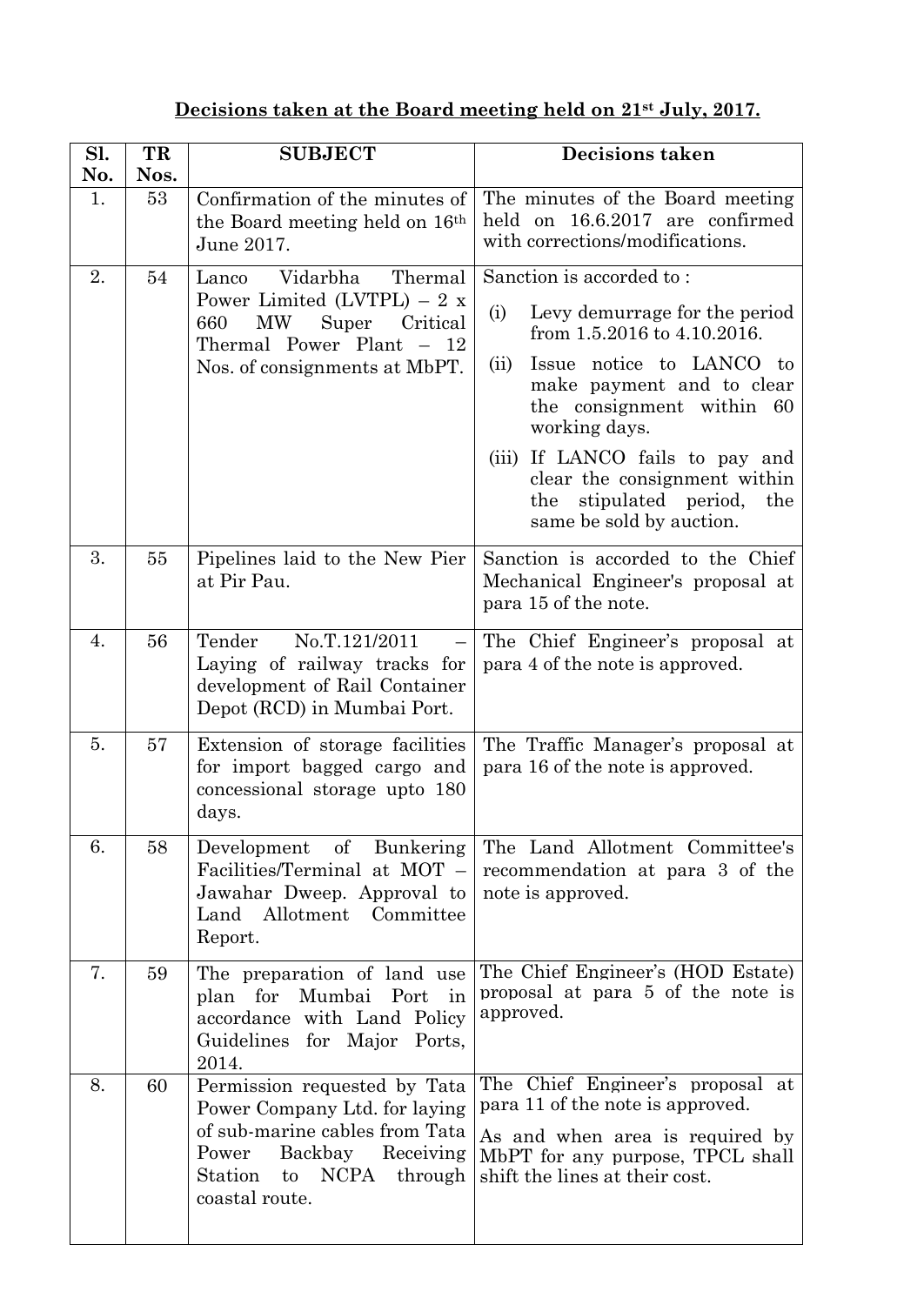| Sl.<br>No. | TR<br>Nos. | <b>SUBJECT</b>                                                                                                                                                                                                                                                | Decisions taken                                                                                                                                                                                                                                           |
|------------|------------|---------------------------------------------------------------------------------------------------------------------------------------------------------------------------------------------------------------------------------------------------------------|-----------------------------------------------------------------------------------------------------------------------------------------------------------------------------------------------------------------------------------------------------------|
| 9.         | 61         | of<br>Hiring of vehicle for use<br>of<br>Departments<br>various<br>Mumbai Port Trust for<br>$\mathbf{a}$<br>period of 3 years.                                                                                                                                | Sanction is accorded to the Estimate<br>No. GAD-1/2017<br>dated 1.7.2017<br>amounting<br>$\mathop{\mathrm{to}}$<br>$\text{\textsterling}12,05,98,065$<br>inclusive of<br>$5\%$<br>GST and<br>3%<br>contingencies<br>for<br>hiring<br>of $52$<br>vehicles. |
| 10.        | 62         | Tender for organizing Ballard<br>Festival<br>Ballard<br>Estate<br>at<br>Estate, Mumbai.                                                                                                                                                                       | The Traffic Manager's proposal at<br>paras $5, 8, 9, 10$ and $11$ and for<br>floating the tender is sanctioned.<br>The storage space to be provided to<br>the<br>concessionaire<br>on<br>casual<br>occupancy basis.                                       |
| 11.        | 63         | Establishment of a facility for<br>Shivaji<br>Maharaj<br>Memorial<br>with statue off the coast off<br>Mumbai in the Arabian sea.                                                                                                                              | Consideration deferred                                                                                                                                                                                                                                    |
| 12.        | 64         | Service<br>for<br>Consultancy<br>Techno Economic Feasibility<br>Study of providing Ropeway<br>Service between Sewree Fort<br>Elephanta Island in<br>and<br>Mumbai Harbor.                                                                                     | Consideration deferred.                                                                                                                                                                                                                                   |
| 13.        | 65         | Payment of Pilotage<br>Act<br>for<br>Compensation<br>Arrears<br>period 1 <sup>st</sup> January 2007 to<br>$25th$ July, $2010 - Reg$ .                                                                                                                         | (i) The Dy. Conservator's proposal<br>at para 6 of the note is approved.<br>(ii)The Ministry to<br>be<br>kept<br>apprised.                                                                                                                                |
| 14.        | 66         | being used by<br>areas<br>parking<br>for<br>transporters<br>Mobile Cranes, Forklifts and<br>Cargo/Container<br>other<br>handling equipment engaged<br>in Docks.                                                                                               | Levy of license fees for open The Traffic Manager's proposal at<br>para 14 of the note is approved,<br>subject to revision of rates<br>as<br>approved by TAMP from time to<br>time.                                                                       |
| 15.        | 67         | Feasibility of developing<br>$\mathbf{a}$<br>Oil<br>Crude<br>Tankfarm<br>and<br>associated POL Storage facility<br>at Jawaharlal Dweep, Mumbai<br>Trust, Mumbai<br>Port<br>Appointment of Engineers<br>India Ltd. (EIL) as Consultant<br>on nomination basis. | The Chief Engineer's proposal at<br>para 7 of the note is approved.                                                                                                                                                                                       |